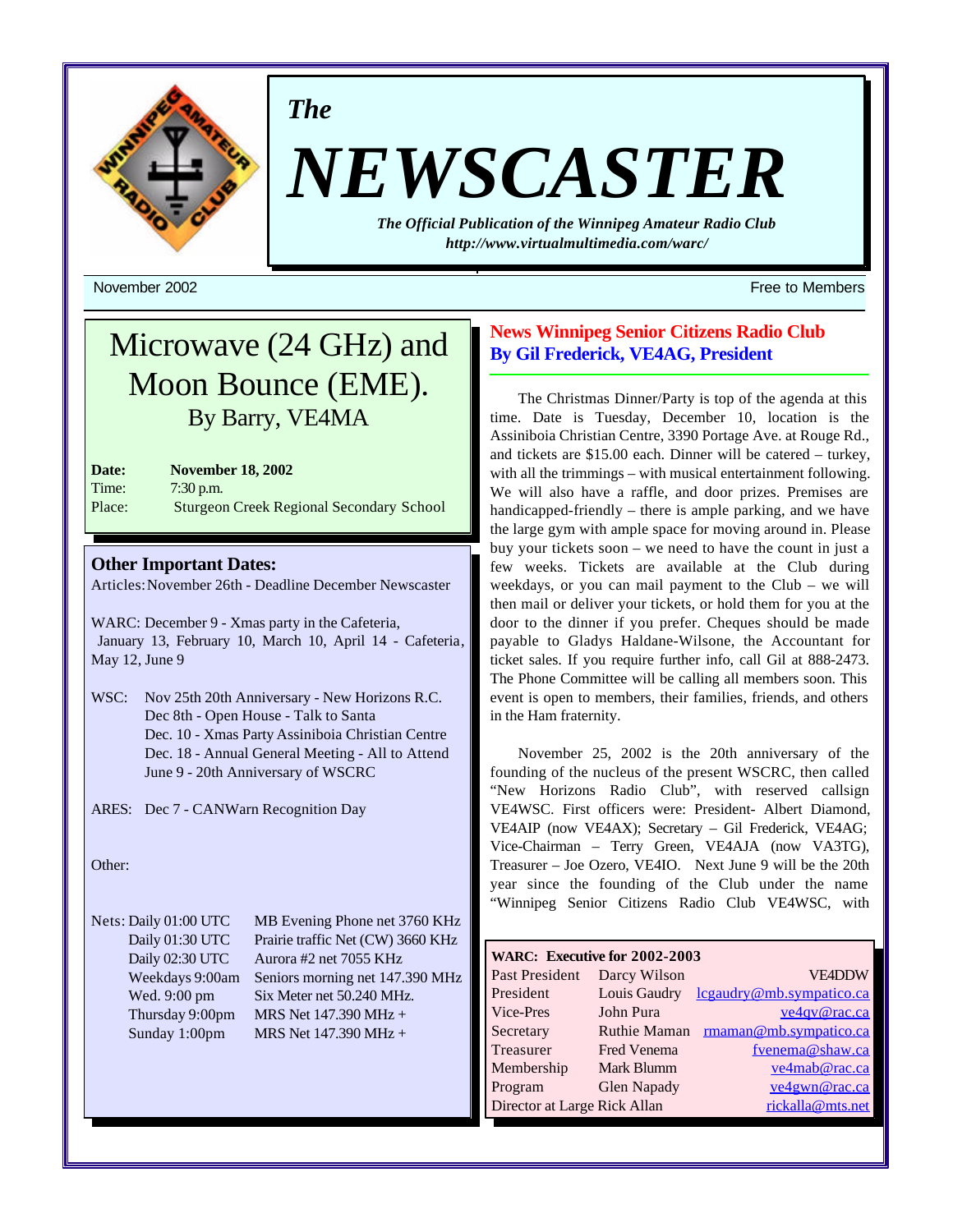incorporation being July 25 of 1983. Only 20 years old, but it seems so much longer!

We are sorry to list a founding member, Gareth Evans, ex-VE4ANT (one of the original 12) as a Silent Key. The obit says that internment won't be until November 22, and there will be a Memorial service on the same day- at Windsor Park United Church, 1062 Autumnwood Dr., at 11:00 a.m. We hope to see many members out to this service.

The regular monthly breakfast will take place on November 7, at the Canad Inn Garden City, McPhillips at Jefferson, beginning 9:00 a.m. Everyone welcome! Our last Board meeting before the Annual General Meeting will take place on Wednesday, November 20. This is a very important meeting, and we urge ALL Board members to attend.

The Annual General meeting, to which ALL members of the Club are urged to attend, will be held at the Clubrooms on December 18th, beginning at 10:00 a.m. It is at this meeting that we elect the new Board  $&$  Executive for 2003 – hear annual reports, and conduct regular Club business. All members have a vote, and can present motions, and we hope all who can make it will come out.

We had a resignation from the Board, in the person of Harsha, VE4SAI. Harsha was the Board member reporting for Computers; this position has been filled by George, VE4GOM. Grant, VE4HGD, is in charge of the Club's 'operational' computers. George, 4GOM, reports that the BBS is now operating as a Packet Station, on 145.07. The group in charge of the BBS is Henry, 4AUT, Jim, 4MT and John, 4LU. We thank Werner, VE4UA for his further help with the BBS operation.



We welcome a new member to the Club; Ray Bond, VE4BND.

Our 'antique' display room is receiving more exciting items. If you haven't seen the display for some time – come and see the latest additions.

We were sorry to hear about the ladder accident which befell Abe, VE4ZI. We hope you have a speedy recover, Abe.

The Old St. Vital BIZ will not be putting on their Christmas street party this year. During this event, our Club members acted as Santa's 'helpers', getting the kids to talk to Santa by Ham Radio. We also had an open house – with from 500 –1000 visitors coming through our premises. However, because we have always been involved in this civic affair, on a motion by Ed, 4YU, the Board has approved the opening of the Clubrooms on Sunday, December 8, from 12 noon to 3 p.m. for an Open House, inviting kids and parents to visit take a tour of the displays and operating rooms, and experience talking to 'Santa' by Ham Radio, as before. Volunteers are 4YU, 4LIL, 4SN, 4PXP, 4AND, 4AX and 4GOM – others are welcome to volunteer.

Our Club took part in the recent W.A.R.C. Flea Market – with a table of 'goodies' from our surplus stock. George, 4GOM was the member in charge.

The Club was represented at the recent 'Technology Celebration' put on by the Winnipeg Foundation, at the Hotel Fort Garry, on October 17, by Gil, 4AG and xyl Beryl. This fete was to honour patrons of the Foundation, and to highlight grants made to organizations in the technology sector, (we received a grant for the Satellite station), as well as to showcase the new website that was just being put on-line (a demonstration of the homepage was given). You can access this at: <http://www.wpgfdn.org>

Also, on Oct. 30, Adam, 4SN and Gil, 4AG attended the Award ceremony put on by the Manitoba Council on Aging, at the Legislative Bldg. 31 individuals and 9 organizations were honoured by the Manitoba Government. Adam was proud to accept the Certificate of Appreciation awarded to WSCRC because of its ongoing support and actions benefiting Manitoba Seniors. It will be displayed in the Board Room, along with a photograph of Adam receiving the framed Certificate from Diane McGifford, Minister in charge of the Seniors Directorate. Eventually, you can view these on our VE4WSC homepage.

In closing, another reminder – BUY YOUR CHRISTMAS DINNER TICKETS NOW! Please!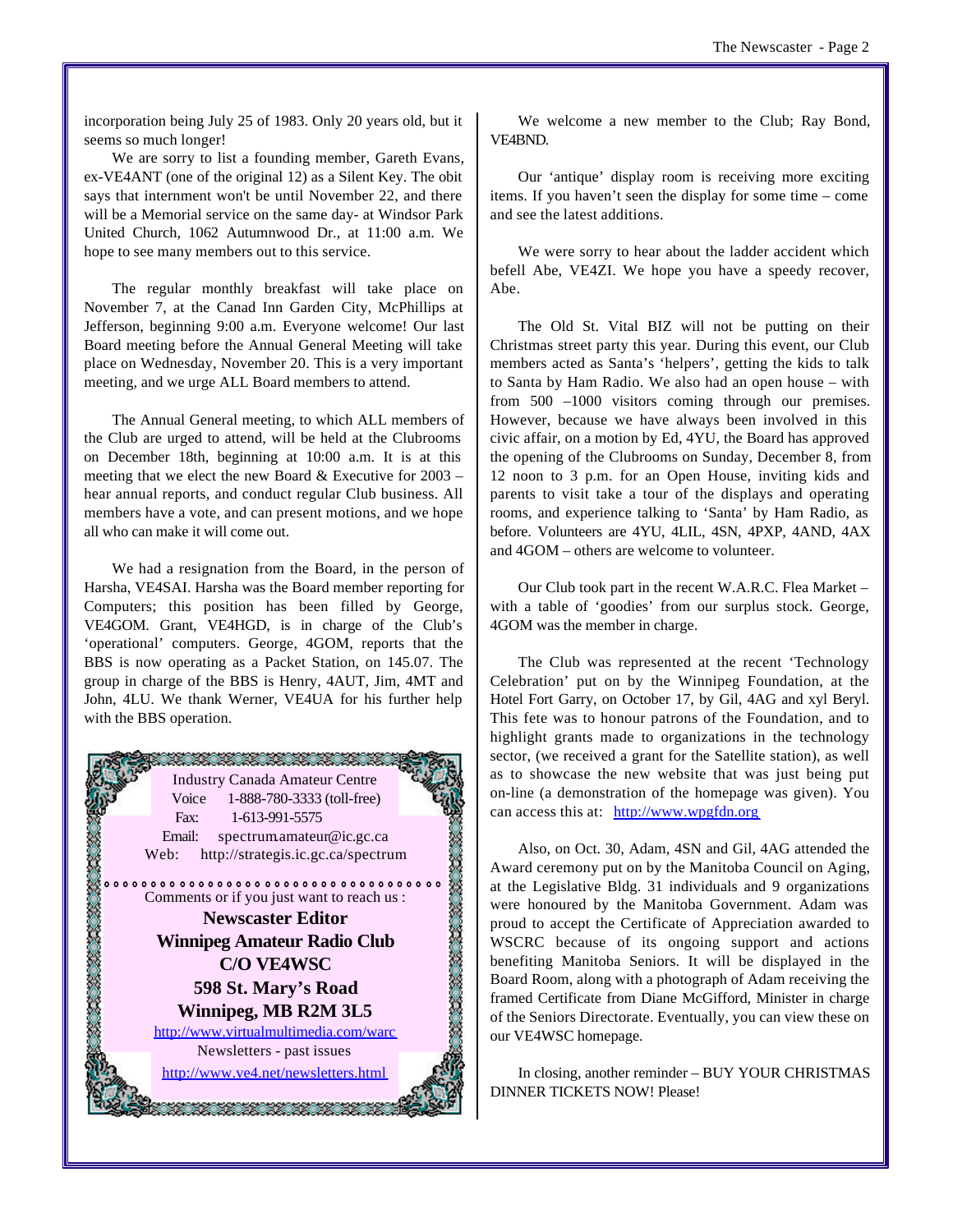## **WPGARES Jeff Dovyak VE4MBQ**

2002-03 WPGARES Executive took office at our Annual General Meeting 15OCT.

Executive is:

President Richard Kazuk VE4KAZ Vice President Tim Rhind VE4TJR Secretary Dick Maguire VE4HK Treasurer Susan Collings VE4SYM Fund-Raising Co Chairs Dick Maguire VE4HK & Mariska Maguire VE4MMG

Preparedness and Response: Emergency Coordinator Jeff Dovyak VE4MBQ Assistant EC Richard Kazuk VE4KAZ Assistant EC Wayne Schellekens VE4WTS Web-masters Ian Clark VE4CLK

& Don Gerrard VE4DWG

We would like to thank outgoing Executive members Tom Mills VE4SE and Jim Ross VE4AJR for their guidance since inception of WPGARES.

Thanks to all our supporters that stopped by the booth at the Fall WARC Flea Market to participate in the WPGARES 50-50 draw. The winner was John Foster VE4JNF, whose prize was \$79. Thanks also to three other supporters that made contributions to us:

Al Eros VE4ZB for a tripod and mounting hardware, Rosi VE4YYL and Glen VE4GWN for their cash donation.

Recent order of WPGARES logo clothing has arrived. Some additional golf shirts, t-shirts and touques are still available. If interested contact MBQ.

Next WPGARES General Meeting is TUE 19NOV02 1900h at Sir Wm Stephenson Library 765 Keewatin Street. Topic is an overview of Head of the Red Regatta Packet Operations.

CANWARN Net Controllers will be operating VE4WWO in the Prairie Storm Prediction Centre as part of National Weather Service SKYWARN Recognition Day. Our main goal will be to make contact with CANWARN Net Controllers in Alberta and Saskatchewan, as well as NWS Offices in North Dakota and Minnesota. At this point we are planning to run 9 hours, 0800-1700h local - any interested Controllers should sign up ASAP with MBQ. Anticipate a planning meeting at PSPC TUE 03DEC 1900h for CANWARN Net Controllers that have signed up for this event.

## **From the Planning Chair: Glen, VE4GWN**

Hi everyone. I trust all had a great time at the flea market. I'm not writing a report on that, but going by what I saw I believe it was a success. Dick, VE4HK and Mariska, VE4MMG together had done a wonderful job of CO-chairing this event.



Now for my report. Thank you Ed for your presentation, sorry for the short notice on the date change. Bringing your key collection was an added bonus. You didn't convince me to become a contester, but I do have a better understanding about the topic, more respect for contesters and will continue to reply to contesters when I can. The URLs Ed mentioned are:

<http://www.hornucopia.com/3830score> <http://www.rac.ca> [http://www.lists.contesting.com/\\_383](http://www.lists.contesting.com/_383) & <http://www.arrl.or> For those of you who were looking forward to Adam's program on propagation, don't worry that will come soon.

November 18th meeting Barry, VE4MA is scheduled to give a presentation on his experiences with microwave (24 GHz) and moonbounce (EME). Barry is featured in an article in the January/February 2002 issue of "The Canadian Amateur" and in the October 2002 issue of "QST" (part 1 of 2). Truly a modern pioneer in our hobby. (As usual, the program is subject to change with minimal notice)

December will be our Christmas party. I don't have all the details yet, but I know that we will NOT have the Intermods this year.

I am waiting for responses from some agencies I have approached to come to give us a presentation, but I'm slowly running out of ideas. If anybody has an idea please pass it on to me by phone 831 8082 (evenings) e-mail ve4gwn@rac.ca or on the VE4WPG repeater.

"Do more then belong, participate" --unknown.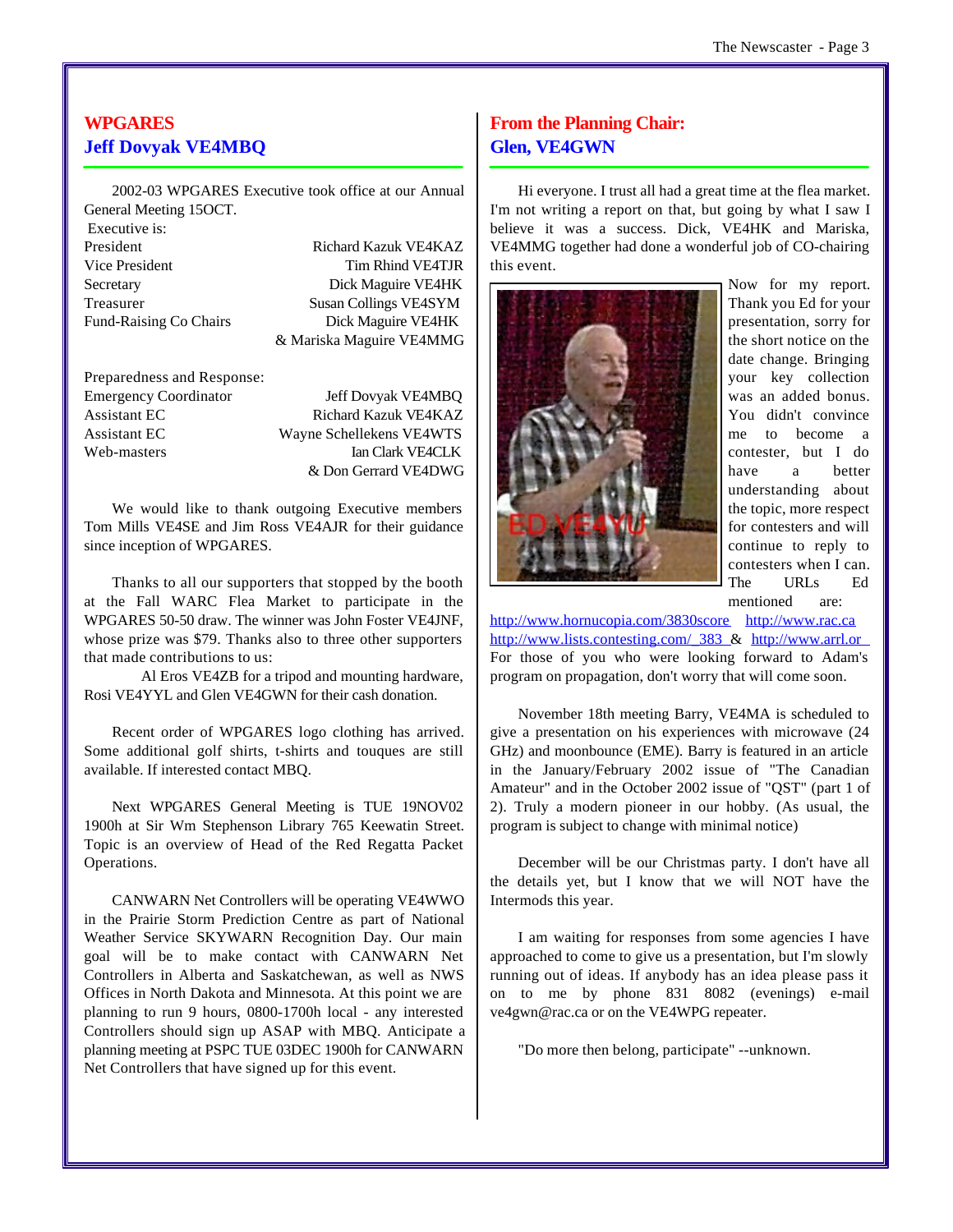## **Minutes for W.A.R.C. October 21, 2002 Submitted by Ruthie, VE4CRS**

John Pura VE4QV called meeting to order and welcomed members at 1930 hrs. Introductions followed. 43 members and 5 visitors attended.

Motion to accept minutes as printed in Oct. Newscaster by Dick VE4HK, seconded by Derek VE4HAY. Carried.

#### *Correspondence*

John offered members to have a look at brochures of summer RAC conference.

#### *Treasurer's Report VE4FV*

Reported that takeover of Treasury now completed.

Auditor of financial records of WARC: Ed Henderson VE4YU: -

The information provided by WARC past treasurer, Susan Collings VE4SYM seems to be complete and correct and represents the true financial position of WARC as of July 31, 2002. All records appear to be in order and have been well maintained.

WARC's real assets as of July 31st, 2002, \$ 4885.29.

Motion to accept auditor's report by Rick VE4OV, seconded John VE4JNF. Carried

WARC monthly income statement for September 30, 2002: Total Revenue \$152.00 Total Expense \$196.70 Net Income/(Loss)  $$ (44.70)$ Bank balance \$ 4688.59

#### *ARES Tim VE4TJR*

New WPGARES Executive for 2002-03 took office on Oct. 15, 2002 at Annual General Meeting.

| Executive:                    |                                       |
|-------------------------------|---------------------------------------|
| President                     | Richard Kazuk VE4KAZ                  |
| Vice President                | Tim Rhind VE4TJR                      |
| Secretary                     | Dick Maguire VE4HK                    |
| Treasurer                     | Susan Collings VE4SYM                 |
| <b>Fund-Raising Co Chairs</b> |                                       |
|                               | Dick & Mariska Maguire VE4HK & VE4MMG |

Emergency Coordinator Jeff Dovyak VE4MBQ Assistant EC Richard Kazuk VE4KKAZ Assistant EC Wayne Schellekens VE4WTS

Thanks to: All who participated in 50/50 draw at WARC Flea Market won by John VE4JNF (\$79.-), Al Eros VE4ZB for tripod and mounting hardware. Rosi VE4YYL and Glen VE4GWN for cash donation.

WPGARES clothing order under way (ballcaps and golf-shirts). Call VE4MBQ if interested. Secretary's addition: - T-shirts and toques also available.

Next WPGARES meeting on Tuesday 19NOV02 at Sir Wm Stephenson Library 765 Keewatin St. Topic – overview of Head of the Red Regatta Packet Operations.

#### *Programs Glen VE4GWN*

Change of program for tonight: - Ed VE4YU "Contesting can be Fun."

November program: - "Moon Bounce" VE4MA.

Xmas party planning in full swing.

Reminded members that he is always open to suggestions for programming.

#### *Membership Mark VE4MAB*

Total of 201 members. Will be giving out membership cards this evening.

#### *Flea Market Oct. 20, 2002.*

John VE4QV declared Flea Market to be a success, well organized with a good turnout. Dick VE4HK: - 207 people attended. \$261.40 earned; \$195.00 revenue from tables; \$420.00 revenue from door. Thanks to all who helped.

#### *New Business John VE4QV*

Items executive currently working on: -

Ham radio displays targeting young people at a mall and perhaps June Children's Festival to expose younger crowd to ham radio.

 $\odot$  Membership suggestion survey how to make club better, profile what members are interested in for the club, and who is interested in volunteering their talents.

 $\odot$  Recruiting coordinator

 $\circledcirc$  HF contesting teams

 $\odot$  WARC hats and name-tags.

#### *Good and Welfare*

WSC will be honoured at end of month by province for great service for seniors. There will be official ceremony.

December 8, 2002: - WSC Open House from noon – 3PM. Paul VE4PXP will be Santa Claus. 3 years ago 1000 people attended.

Vern VE4VQ reported Girl Guides on the air.

Wayne VE4WR Report:

- On Oct. 30 full dress rehearsal of emergency exercises in Altona.

- Letellier: - Emergency response repeater, 50 watts, on grain elevator.

- EMO equipment on Woodsworth Bldg.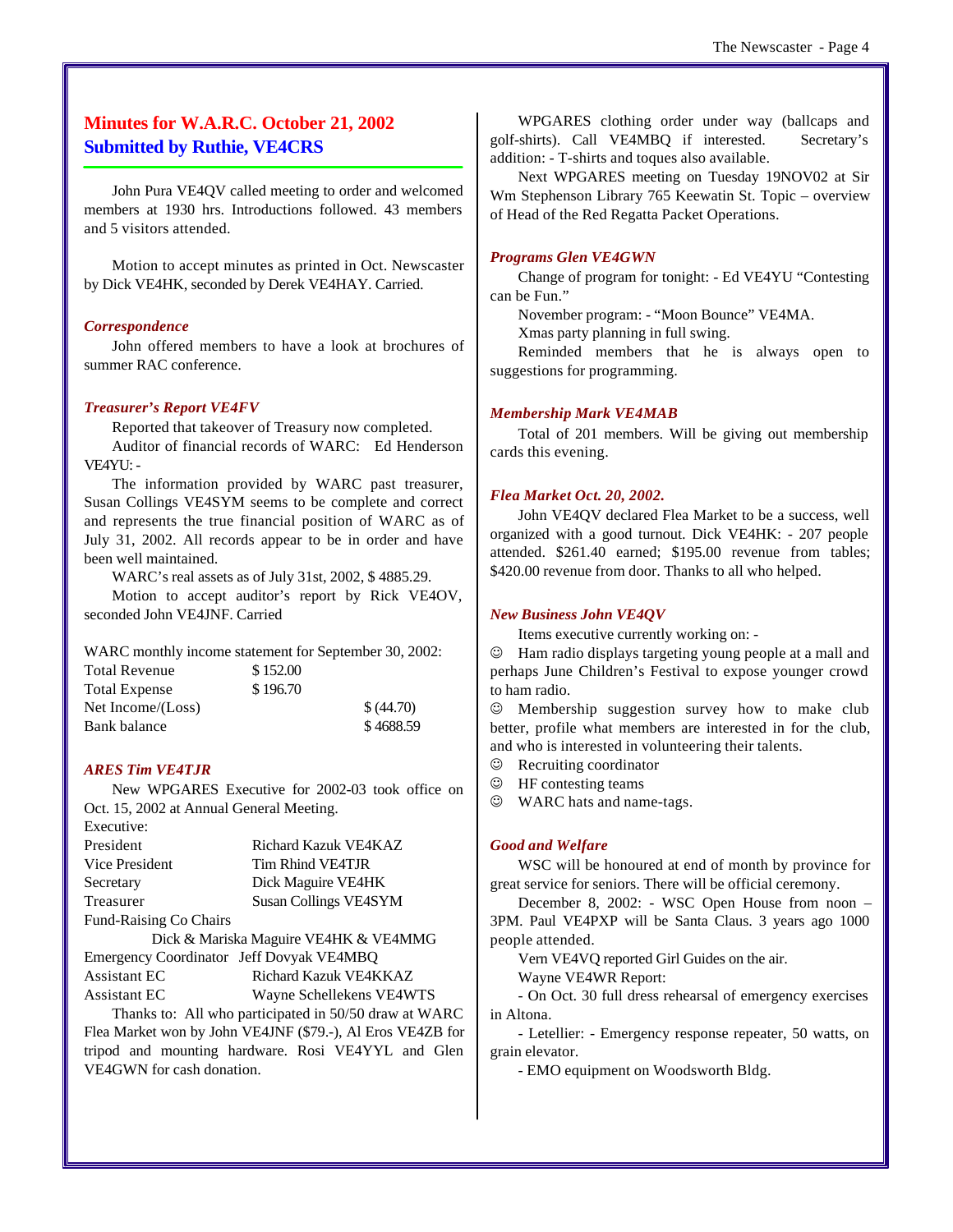- Marine channel 84 repeater for all of rural Manitoba – VHF emergency frequency – PMTS service. Amateur radio is playing important part. Goal to get Aboriginals licensed.

Tom VE4SE: - Feb. 8, 2003 – Ham Fest in Grand Forks.

Rick VE4OV: - Lee Smith CKVN is still on air at same time as new station CHNR is being tested on 100.7 FM.

Bob VE4MAQ: - Jamboree on the air was successful. Thanks to those on air who helped out.

- Nov. 16, 2002 doing communications for Festival of Lights Parade.

Dick VE4HK for MRS: - Spent 16 hours of work setting up and improving repeater on Richardson Building. Thanks to all who helped. Signals improved.

Gord VE4OK: - International Space Station on Air – Freq. 144.490/145.800.

Bob VE4ZAP: - Suggestion to upgrade WARC logo. Suggestion to have contest for logo and possibly include in new survey. Commented that there was such a contest about 2 years ago, and official club colour is blue.

Tom VE4SE: - Suggestion to include survey in all mail outs or in Newscaster.

Winner of 50/50 draw: - Bob Poole VE4MAQ

Meeting adjourned at 2010 hours.

#### **News from the Net**

#### *Netherlands is Set to Abandon the Morse Test*

Rob van den Ent, PE9PE, reports that the Netherlands' national amateur radio convention took place over the same weekend as our RSGB HF and IOTA Convention, the 12th and 13th of October. He says that the Dutch radio regulatory authority used the occasion to announce that if, as expected, Morse code is lifted as a mandatory requirement for an HF licence at next year's World Radio Conference, the authority would immediately eliminate the Morse code test in the Netherlands. At the same time, current VHF licensees would get direct access to the HF bands without further examinations. *- RSGB*

#### *1st 5MHz Contact with Canada?*

Pete Mercer, GI4VIV, worked VA2BY on 5280kHz CW at 0023UTC on the 22nd of October. He believes this to be the first two-way contact with Canada on the 5MHz experimental band -- RSGB

#### **Contest Calendar**

#### *November*

| $\rm CW$               | 0600Z | Nov $2$          |
|------------------------|-------|------------------|
|                        | 1400Z | Nov $2$          |
|                        | 1200Z | Nov $2$          |
| CW                     | 2100Z | Nov $2$          |
| CW                     | 2100Z | Nov $2$          |
|                        | 2100Z | Nov $2$          |
| <b>SSB</b>             | 0600Z | Nov $3$          |
|                        | 1400Z | Nov $3$          |
|                        | 0900Z | Nov $3$          |
|                        | 1500Z | Nov $3$          |
|                        | 1100Z | Nov $3$          |
|                        | 2300Z | Nov 8            |
| <b>RTTY</b>            | 0000Z | Nov <sub>9</sub> |
| $\rm CW$               | 1200Z | Nov $9$          |
|                        | 1800Z | Nov $9$          |
| $\mathbf{C}\mathbf{W}$ | 1200Z | Nov $16$         |
|                        | 1600Z | Nov 16           |
| <b>SSB</b>             | 2100Z | Nov $16$         |
| <b>SSB</b>             | 2100Z | Nov 16           |
| $\rm CW$               | 2100Z | Nov $16$         |
| CW                     | 0000Z | Nov $23$         |
|                        | 0000Z | Nov $23$         |
|                        |       |                  |

#### *December*

| <b>QRP ARCI Holiday Spirits Sprint</b> |                | 2000Z             | Dec 1    |
|----------------------------------------|----------------|-------------------|----------|
| <b>QRP ARCI Topband Sprint</b>         |                | 1800L             | Dec 4    |
| ARRL 160-Meter Contest                 |                | 2200Z             | Dec 6    |
| PSK31 Death Match                      | PSK            | 0000Z             | Dec 7    |
| <b>TARA RTTY Sprint</b>                |                | <b>RTTY 1800Z</b> | Dec 7    |
| <b>TOPS</b> Activity 80m Contest       |                | 1800Z             | Dec 7    |
| <b>ARRL 10-Meter Contest</b>           |                | 0000Z             | Dec 14   |
| Great Colorado Snowshoe Run            |                | 0200Z             | Dec $15$ |
| <b>AGB Party Contest</b>               |                | 2100Z             | Dec 20   |
| <b>OK DX RTTY Contest</b>              |                | <b>RTTY 0000Z</b> | Dec 21   |
| <b>Croatian CW Contest</b>             | CW <sub></sub> | 1400Z             | Dec 21   |
| <b>DARC</b> Christmas Contest          |                | 0830Z             | Dec 26   |
| <b>RAC Winter Contest</b>              |                | 0000Z             | Dec 28   |
| <b>Stew Perry Topband Challenge</b>    |                | 1500Z             | Dec 28   |
| Original ORP Contest                   | W              | 1500Z             | Dec 28   |
|                                        |                |                   |          |

*Parkside Appliance & Electronics*



**Sales & Service of Computers & Software Home repairs offered**

**John, VE4JNF 386 Belvidere Street 885-9278 www.escape.ca/~ve4jnf ve4jnf@escape.ca**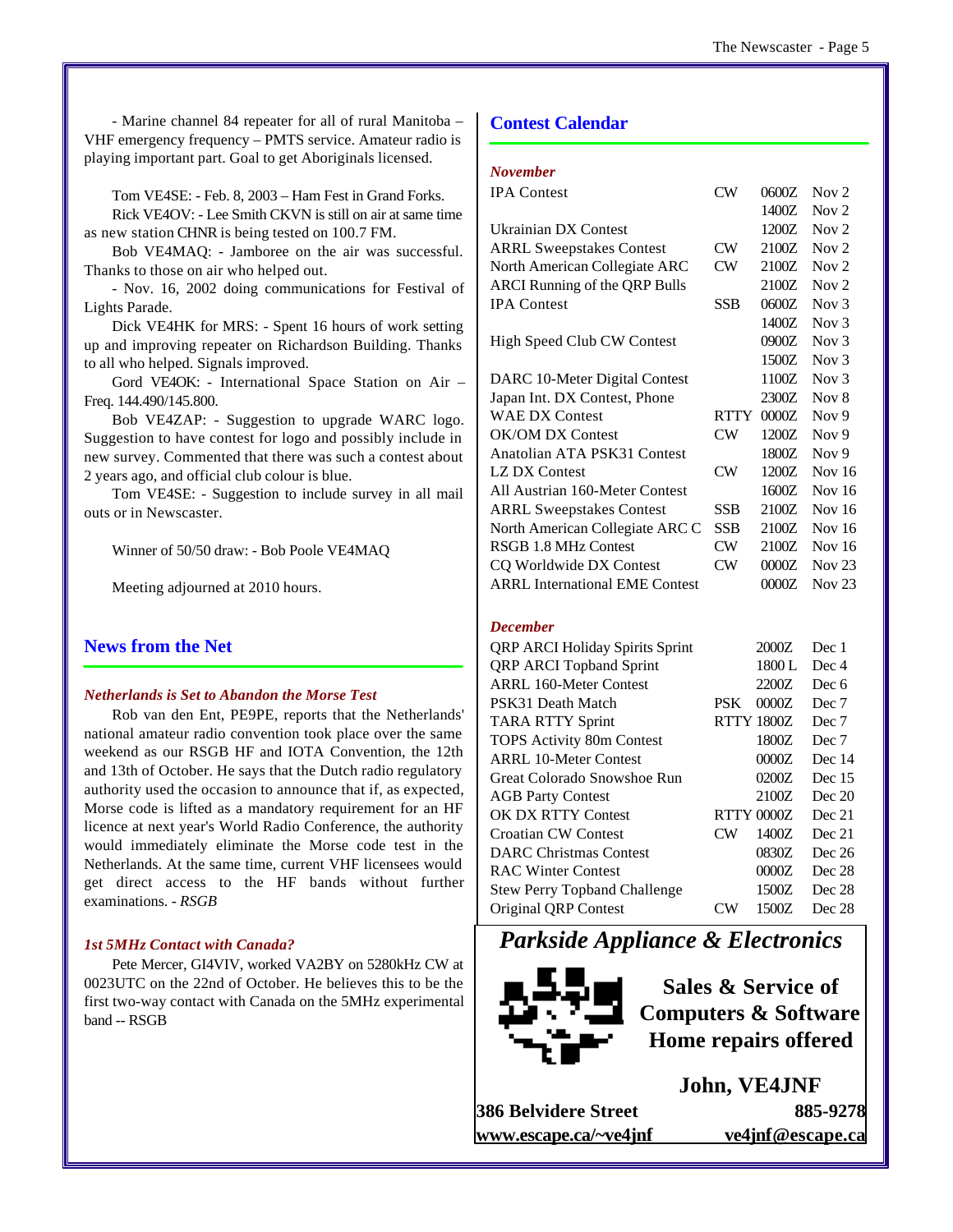## **Working your first Amateur Satellite! Submitted by Chris, VE4SET**

#### *[http://www.qsl.net/vk3jed/1st\\_sat.html](http://www.qsl.net/vk3jed/1st_sat.html)*

It is a common perception that it requires sophisticated equipment and large circularly polarized antenna arrays to work amateur satellites. While this may be true for using some of the high altitude 'birds' or on the higher bands such as 23 cm, it isn't the case for all satellites. There are several low Earth orbiting satellites which can be worked with relatively simple transceivers and antennas. This article will concentrate on voice operation, as I have no experience at all with digital satellite operation.

Amateur voice satellites can be divided broadly into two groups. Firstly, there are the traditional "linear transponder" satellites. These satellites receive a specific range of frequencies (typically 40 - 100 kHz) in one band, convert them to another band using a mixing process similar to that used in a super heterodyne receiver and amplify the converted signal for transmission back to Earth. Linear transponders are capable of relaying several different signals simultaneously. More recently, some satellites have been carrying crossband FM repeaters instead of linear transponders. These repeaters are similar to their familiar terrestrial cousins in that they receive an FM signal on a specific channel, demodulate the signal and retransmit the signal on a new frequency. Unlike linear transponders, but like conventional FM repeaters, these satellites can only carry one QSO at a time. Most amateur voice satellites use linear transponders (there is only one known orbiting FM repeater accessible in VK at the time of writing).

To successfully work an amateur satellite, you need to have transceivers suitable for the satellites you wish to work. For linear transponders, SSB and CW transceivers on the bands of interest are required. For the FM repeaters, either a dual band FM transceiver with crossband transmit/receive capabilities or separate 2m and 70cm FM transceivers are suitable. A related issue is which bands to use. FM users don't have much choice. All of the FM satellites (operational or proposed) use 2m and 70cm, with one of these bands being used for the uplink, the other for the downlink. There are a wider variety of frequencies in use by linear transponder satellites. The suggested bands to try for a first attempt are 2 metres uplink and 10 metres downlink. If you have 2 HF transceivers, it might be worth trying the 10m/15m satellites as well.

For antennas, an existing HF dipole and VHF/UHF omni directional antennas will work in a pinch. The typical VHF/UHF collinears typically have a low angle of radiation, and better results may be obtained with a simple ¼ wave ground plane, or for the more serious, a turnstile antenna. If you have crossed Yagis and AZ/EL rotators, all the better (but then this article isn't aimed at you in this case! :-) ). Finally, though not essential, it is very strongly recommended to have a computer, satellite tracking software and an Internet connection available. The Internet connection is for downloading the latest Keplerian elements for the tracking software (and the software itself if you don't have any), as well as checking satellite home pages for transponder schedules and other information. Besides, the Internet is fun when the birds aren't overhead!

Working your first satellite! This isn't anywhere near as daunting as it sounds. The first thing is to have a look around your shack and see what equipment you have. If, like many amateurs, you have FM only radios on VHF/UHF, then you are limited to the FM satellites. Those lucky ones with all mode transceivers can also try their hand at the linear transponders. The rest of this article will concentrate on FM operation as nearly everyone has FM gear for 2m and 70cm, and the operating techniques are easier to master. If SSB or CW satellite operation interests you, it's a natural progression to move on from FM. For those interested in exploring SSB/CW operation via linear transponders on satellites, there is are several excellent introductory articles on AMSAT's web site.

First, time for an inventory, as the gear you have available will partially determine the satellite to use. As the satellite bands are outside the Novice voice segments, Novice operators will need to upgrade to a Limited, Intermediate or Full call, if they aspire to working satellites. At the time of writing, which satellite to work is an easy choice, as there is only one FM satellite available, namely the South African SUNSAT (OSCAR-35). This satellite is capable of transmitting 10 watts on either 2m or 70cm, and is usually configured to uplink on 70cm and downlink on 2m. Because of the high transponder power and relatively low orbit (650-850 km altitude during passes over VK), handheld transceivers are sufficient and will give good results. Regardless of the rig you use, it has to be capable of tuning in 5 kHz or smaller steps, to enable you to follow the Doppler shift as the satellite passes overhead. As an example of what SUNSAT is capable of, I have worked SUNSAT from within a moving tram, using a pair of handheld transceivers! However, replacing the standard rubber duck antennas with high performance whips is strongly recommended. Home operators will most likely use their existing omni directional or beam antennas. Modern omnis tend to have a very low angle of radiation and therefore may not give good results when used to work satellites. However, as most modern rigs put out 35-50 watts on 70cm, the extra power should largely compensate for the antenna's radiation pattern. If you can use a ¼ wave or turnstile though, then you'll enjoy better satellite performance. If you have a beam, you will need to track the satellite as it passes, especially at low angles, where the beam's gain will be useful. And finally, don't forget an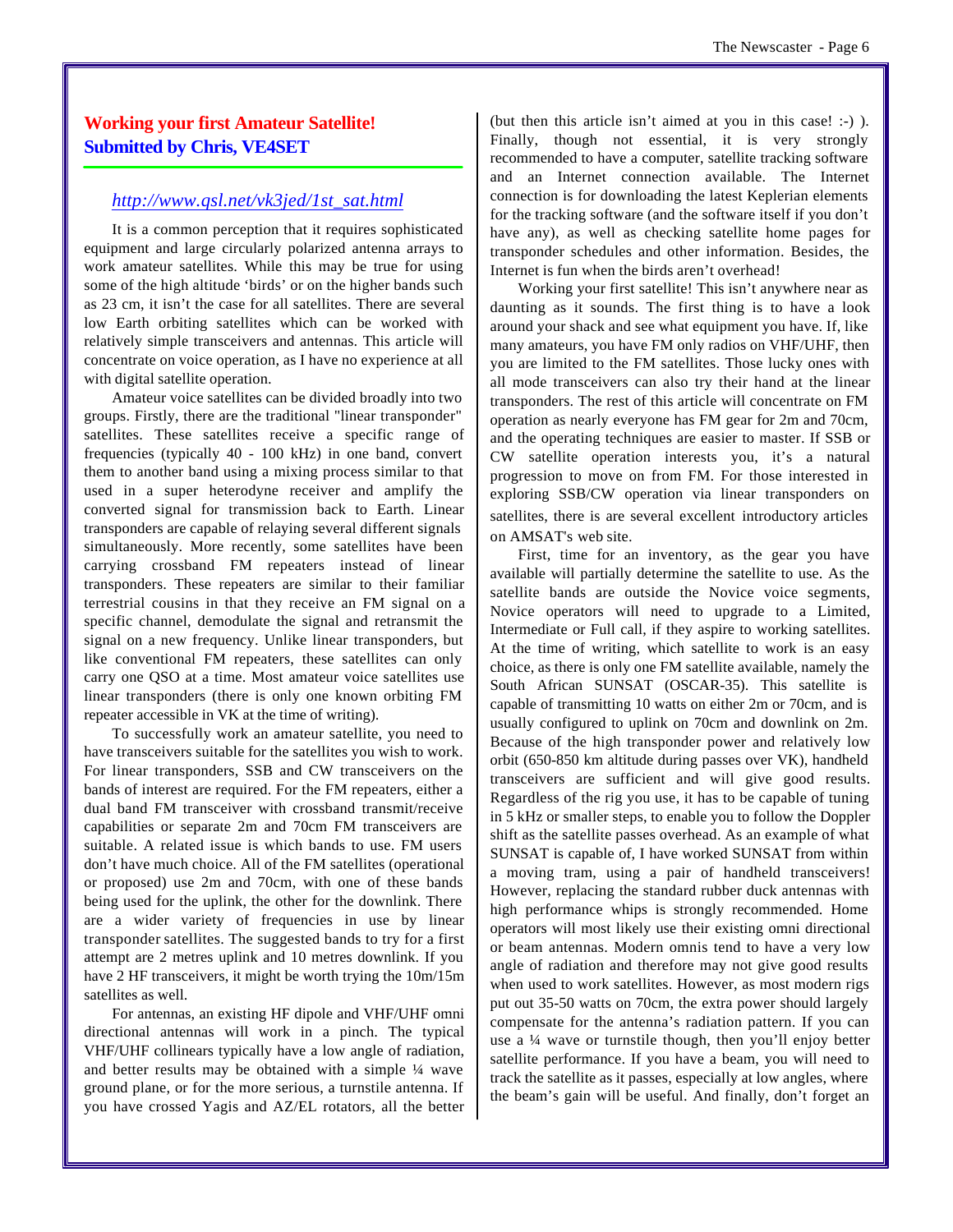earpiece or headphones. You will be operating full duplex (i.e. being able to transmit and receive simultaneously) and without headphones, feedback can be a problem. With them, you'll be able to hear what you sound like while you transmit, which will be helpful for correcting for Doppler shift.

During your preparation, log onto the Internet and check the SUNSAT page at

<http://sunsat.ee.sun.ac.za/index.html> (click on the Amateur Radio link for the skeds), to find out when the transponder is scheduled to be active over Australia and the frequencies that will be used. (usually 436.291 MHz up and 145.825 MHz down) The times given on the SUNSAT page are the actual switch on and switch off times for the transponder. The satellite may not be visible in your area for all of this time. If you have tracking software, download the latest Keps while you're online and run a simulation of the pass. The software will allow you to know where the satellite will be at any given point in time, the maximum elevation of the pass and the exact times it will be visible, and often, the amount of Doppler shift that will be present. If you're using minimum equipment (e.g. a handheld with a rubber duck), are in difficult terrain or are going to be working the satellite from a difficult situation (e.g. while on a train or tram), this information can be crucial to your success.

Also important to know is the amount of Doppler shift that will be present on the uplink and downlink frequency. Doppler shift is a phenomenon that all of us will recognize in a different situation. Imagine you're waiting at a railway crossing. A train passes at high speed, blowing its horn. As the train passes you, the pitch of the horn appears lower than when it was approaching. That apparent shift in frequency is Doppler shifting caused by the relative speed of the train to you shortening, then later lengthening the wavelength of the sound as seen by the observer. On board the train, the pitch of the horn does not alter, but the pitch of the bells at the crossing does. When a satellite passes overhead, the transmitted and received signals are affected in a similar way. With the satellite passing at 27,000 km/h or more, a signal at 436 MHz can be shifted by up to 10 kHz from its actual transmitted frequency. Some satellites are designed with this in mind, and have AFC (Automatic Frequency Control) circuits to partially compensate for Doppler shift. Doppler shift is only significant for FM satellites on 70cm or higher bands. On 2m, the 3 kHz Doppler shift can usually be accommodated by an ordinary FM receiver, provided it's on the correct frequency. Here's some more information on Doppler shift for those interested.

As the satellite approaches, you should be listening to the downlink frequency, with the uplink ready to transmit when needed. Remember to allow for any Doppler shift (for FM, it will only be significant on 70cm – around 5-10 kHz). If the uplink is on 70cm (usually the case for SUNSAT), tune 5-10 kHz below the nominal uplink frequency (the Doppler shift will make it arrive at the satellite on the correct frequency). If the downlink is on 70cm, you'll have to tune the 70cm receiver 5-10 kHz above the nominal frequency. SUNSAT's transponder usually sends over a minute of data or a voice preamble before it's available for use. While this may be a waste of time, this minute is also useful for signal checks and fine tuning your position if you're portable. When the data ceases, you'll hear FM receiver noise from the satellite. At this time, the satellite is ready for use, and you can put out a call. While calling, pay attention to your signal as heard on the downlink. Too much noise may indicate a need to move the uplink antenna, increase power or adjust frequency to compensate for Doppler shift. If you can't hear the downlink at all, don't attempt to transmit, as you may interfere with someone else. Also, keep things short while using the satellite. Only one person can use the transponder at a time and the satellite is usually only accessible for about 10 minutes. Others will appreciate your efficiency and courtesy. Most FM satellite contacts are usually an exchange of callsigns, signal reports and occasionally a comment about the weather.

As the satellite passes, you will need to make occasional adjustments to the 70cm frequency as the Doppler shift changes, so that by the end of the pass, you'll be transmitting 5-10 kHz above (or receiving 5-10 kHz below, if 70cm is the downlink) the nominal frequency. From experience, the distortion caused by being off frequency isn't so noticeable, but it is much more difficult to access the transponder when more than 5 kHz off the correct frequency (SUNSAT is capable of correctly receiving signals up to 9 kHz off the uplink frequency, so the tolerance is pretty broad). Some tracking software is capable of telling you the exact amount of Doppler shift present at any given time as the satellite passes, provided you tell the software the uplink frequency (read the manual on how to do this). Once the satellite has passed, you can relax and plan your next attempt.

A quick run down on the results that are possible with SUNSAT. I have only ever used handheld transceivers to work this 'bird'. The typical station is:

Uplink - Icom IC-T81A handheld running 3.5 watts into a 70cm 1/2 wave ground independent handheld whip.

Downlink - Alinco DJ-500T handheld or Standard C58 all mode portable with a "ScanDucky" scanning antenna (roughly equivalent to a 1/4 wave on 2m).

Station monitor (for recording the passes) - Icom IC-R1 handheld scanner or Standard C58 with a Diamond V2000 triband vertical or a 2m 1/2 wave aligned to the satellite pass. This sits in the shack and feeds audio to a PC running audio recording software.

As you can see, this isn't a particularly sophisticated setup and is very portable. However, it is also capable of very good results with SUNSAT. With the above gear, I am able to work SUNSAT from a good outdoor location at up to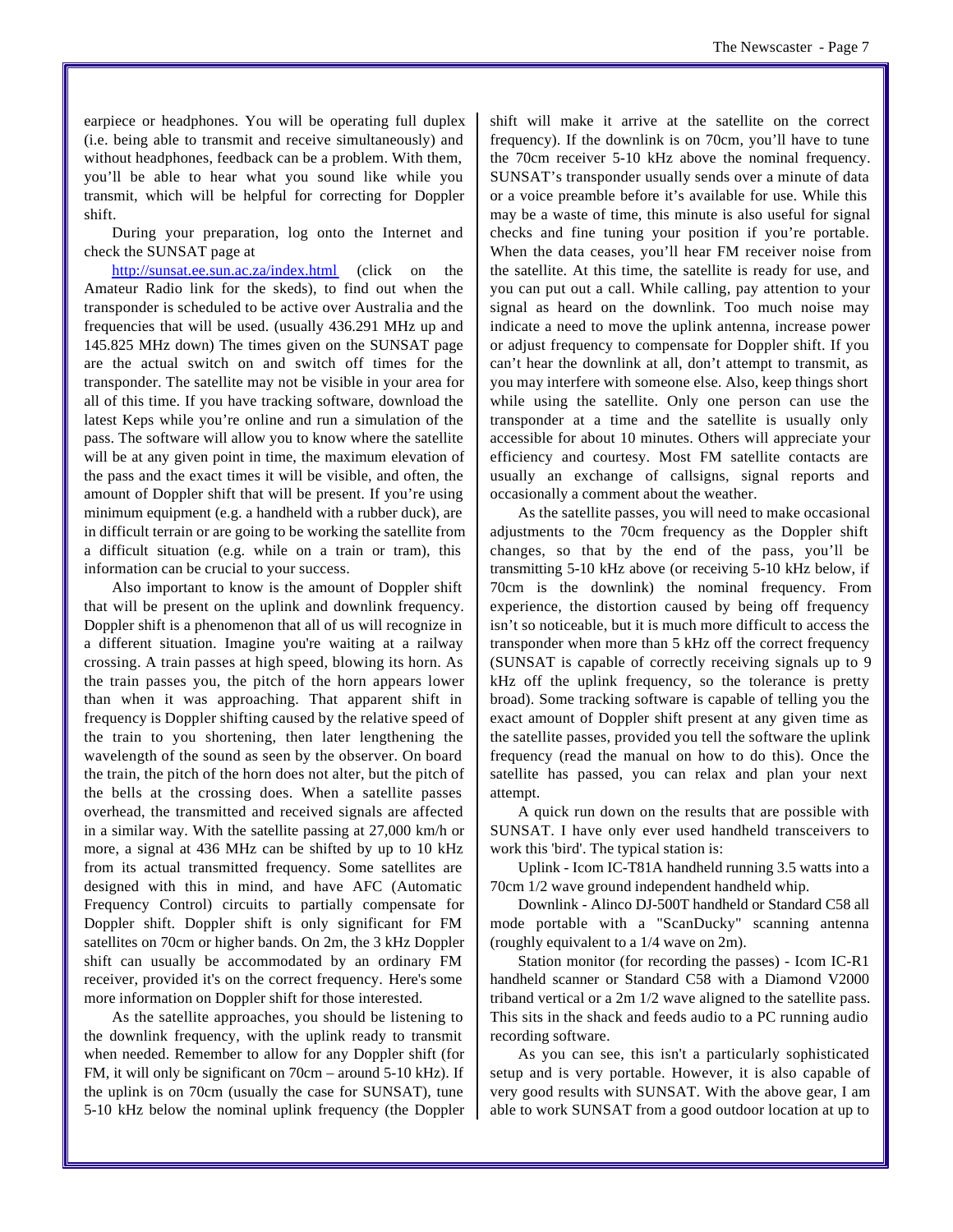3000 km range (which is practically on the horizon). The above station is also capable of working SUNSAT from a train at up to 2000 km range or up to 1500km from a tram (the tram range is limited by downlink noise, not uplink power). Due to the flexibility of antenna alignment possible with a portable station, this setup often equals the performance of base or mobile stations running up to 10 times the power into a vertical antenna.

The most exciting part of satellite operation is the anticipation of the pass as the time approaches and the fast pace of operation, not unlike during a contest but with more order. It's a bit like a brief band opening on VHF/UHF, except that unlike ducting or sporadic E, satellite openings can be predicted to the second. With the advent of orbiting FM repeaters, it is now possible to enjoy the excitement of satellite operation without paying the earth in hardware (Almost any VHF/UHF operator already owns the necessary gear). However, a word of warning: For some people, the thrill of satellite operation can be addictive! You may find yourself trying unusual situations, or decide to invest in multimode gear and work some of the linear 'birds' that are up there. You have been warned! (and I have the audio clips and 2m all mode box to prove this theory!) :-)

## **To: Defense of Amateur Radio Fund (DARF) From: Winnipeg Amateur Radio Packet (WARP)**

#### *First a bit of history:*

The first meeting of the Winnipeg Amateur Radio Packet group was held in April of 1993. It started as an unofficial group of packeteers dedicated to keep the present network running and to provide support services to the various mailbox systems. In October, 1994 the first annual meeting was called and the group officially was born. The main function of W.A.R.P. was to increase the awareness and technical expertise of those interested in or who are currently using packet radio in the Winnipeg Area. Secondly, through membership funds, to enhance the packet network through high speed backbones, user ports, and increased network connectivity.

Over time interest in packet radio declined until in late summer of 2002 the surviving executive members of WARP decided that it was time to cease operations and dispose of the remaining assets. One of the founding principles of the club was that on dissolution, any remaining funds would be donated to an Amateur Radio organization selected by the club executive at the time.

As the President of WARP it is my last official act to present to DARF a money order in the amount of \$1,396.96, with the hope that this will be of some benefit to all Canadian Amateurs. -- Regards: Chris Setla, VE4SET

#### **Member Recognition Reward Program**



While the new membership campaign ended on August 30, 2002, RAC will continue to have an on-going membership campaign!

Besides attracting new members, RAC will recognize and reward those members who continue to renew their annual memberships on time by providing them with incentives. Those incentives will include quarterly draws, featuring prizes which will vary, depending upon dealer participation. While there could be more, we are promising at least twenty-five (25) prices four times a year. However, the more members that RAC has, the more prizes that can be offered.

Here's how it will work: anyone who has been a RAC member for at least one year immediately preceding will be entered automatically into the draw during the quarter in which his/her membership expires.

For example, if a membership expires in August, a renewal notice is sent out by RAC in early June, advising of a "return date" which will be in advance of the renewal date. The member must respond by renewing on or before the "return date" in order to be eligible for the incentive draws. If not received by that date, the renewal will not be considered for the draw.

The intent of this program is to encourage annual membership renewal on time. It also, importantly, rewards those loyal members who have continued to renew RAC membership and thereby support Amateur Radio in Canada, year after year. Even with a "return date" slightly in advance of the normal renewal date, the renewing member will still have from six to eight weeks to reply and the renewed membership will still be for one full year. The early return date is needed to allow RAC HQ staff to deal with the membership processing in advance of the next issue of TCA, thus ensuring that magazine delivery to the member is uninterrupted.

Those members who joined RAC during the recent membership campaign, thereby having a chance at the eighty-one (81) prizes in that effort, will not be eligible for the new Reward Program until renewal after one full year of membership. Watch for the program to begin soon!

This is an exciting time in RAC's history and, truly, there NEVER has been a better time to join or to renew. Radio Amateurs of Canada is pressing forward with innovative ideas and contemporary thinking. Our email and telephones and postal boxes are open for your active participation. We want to hear from you so that we may give Radio Amateurs the best service and representation possible.

 "We're ALL about Amateur Radio!" And we thank YOU for continuing to be part of it.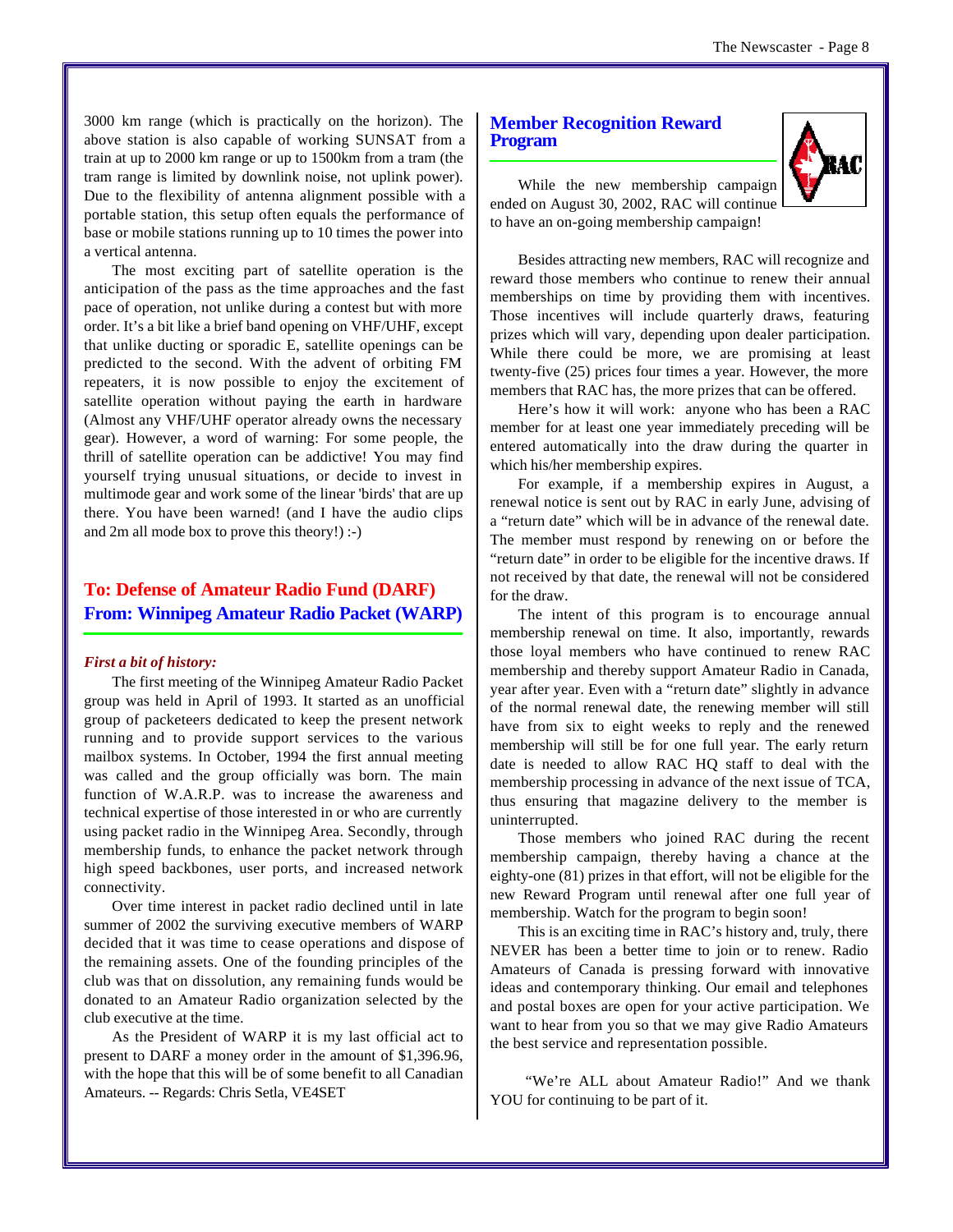## **Let's Get It Right! By David VE4DAR**

It's my opinion that amateur radio in Winnipeg as a collective of knowledgeable, respectful and connected radio operators will die within 10 years. I believe our ham birthrate is diminishing to the point that we are about to become an endangered species. Even if we manage a steady state of bringing in a new licenced operator for every one that leaves (becomes inactive or dies), we are likely to lose our critical mass. That's the unknown number of hams needed to keep our hobby "alive".

At the outset I want to commend two groups that appear to be working to halt our demise: the Winnipeg Seniors Amateur Radio Club and the Sun Valley Venturers and Rovers ARES. They actively recruit, mentor, train and incorporate new members.

Our world has changed dramatically during the past 60 years. During the WW2 members of the Armed Forces were trained in various forms of communications and in electronics. For them to slip into amateur radio was relatively easy even though the testing standards were more rigorous than today. "When I was tested for my licence, we had to …" falls on deaf ears of today's youth. In times past roles and expectations in our society were clearer and generally shared. A greater proportion of our society was living on farms or in small towns. A daily net contributed to one's feeling of security especially during the long winters. Messages were passed; ham radio tidbits were shared; and weather reports had relevance for farmers and travelers.

Today's folks use a phone; watch TV or go to the Internet for the same info. The majority considered speeding in a vehicle and running red lights and stop signs as aberrant behaviour. There was a feeling of "we" instead of today's "me first." Much of our communication equipment was assembled and repaired by hand and only required tools many had in their shop. Surplus military transceivers and electronic kits were readily available. Today a host of activities, clubs, organizations and hobbies vie for our attention, time and money.

I think it's important to acknowledge the differences of the past and present as we plan for the future. I believe WARC has an obligation to develop and implement a comprehensive plan to recruit, mentor, train and welcome new members into our hobby. We need to do more than applaud new grads and new members at their first meeting. Perhaps our failure to make them part of the social fabric and

show them "the ropes" is one of the reasons we have to go begging for volunteers each time we have an event.

Here's my suggested approach: instead of just "signing up members," the Membership Chair could start by setting targets for renewed memberships and new recruits into our hobby. Monthly he could report on achievement against targets. The Member at Large could develop a list of interested Elmers and suggestions on how to work with trainees, and pair the Elmers with new recruits. The Elmers could assist the new recruit as he or she goes through the course, and into their first year in our club. The Vice President could be responsible for developing a training program aimed a youth. Instead of trying to recruit people randomly, we can approach existing groups. Obviously this is more efficient and relieves us of administrative details. We will require a training syllabus (they already exist) and excellent instructors. (I might suggest that long experience in the hobby doesn't necessarily imply good teaching skills.) Training location and perhaps costs could become the concern of the existing group we approach.

Now if we take a committee approach to these activities, the elected Executive won't feel they are doing all the work. The other side of that is that the members can get involved; acquire some new skills; and feel part of the club, not just "one for the count." This approach requires leadership from the Executive and perhaps a few extra meetings with their committee. Once committees (such as membership, training, Elmer, program) are established, we have some place for new members to be active.

Well, there's my opinion and suggestions. I think we have to do all of it to "get it right."

What do you think?

## **Winter CanWARN Reportable Weather Submitted by Jeff, VE4MBQ**

As there will not generally be a CanWARN net in operation this winter, all members are requested to phone your report in via the number you received at Spotter Training. All non-CanWARN members should use the public number 1-800-239-0484. The following weather conditions are reportable;

- *S* Low Visibility
- **Example 28 Freezing Drizzle** Streezing Drizzle
- **EXECUTE:** Snowfall accumulations over 6-8 cm
- $\textcircled{*}$  Rain that changes to snow (when temps near zero)